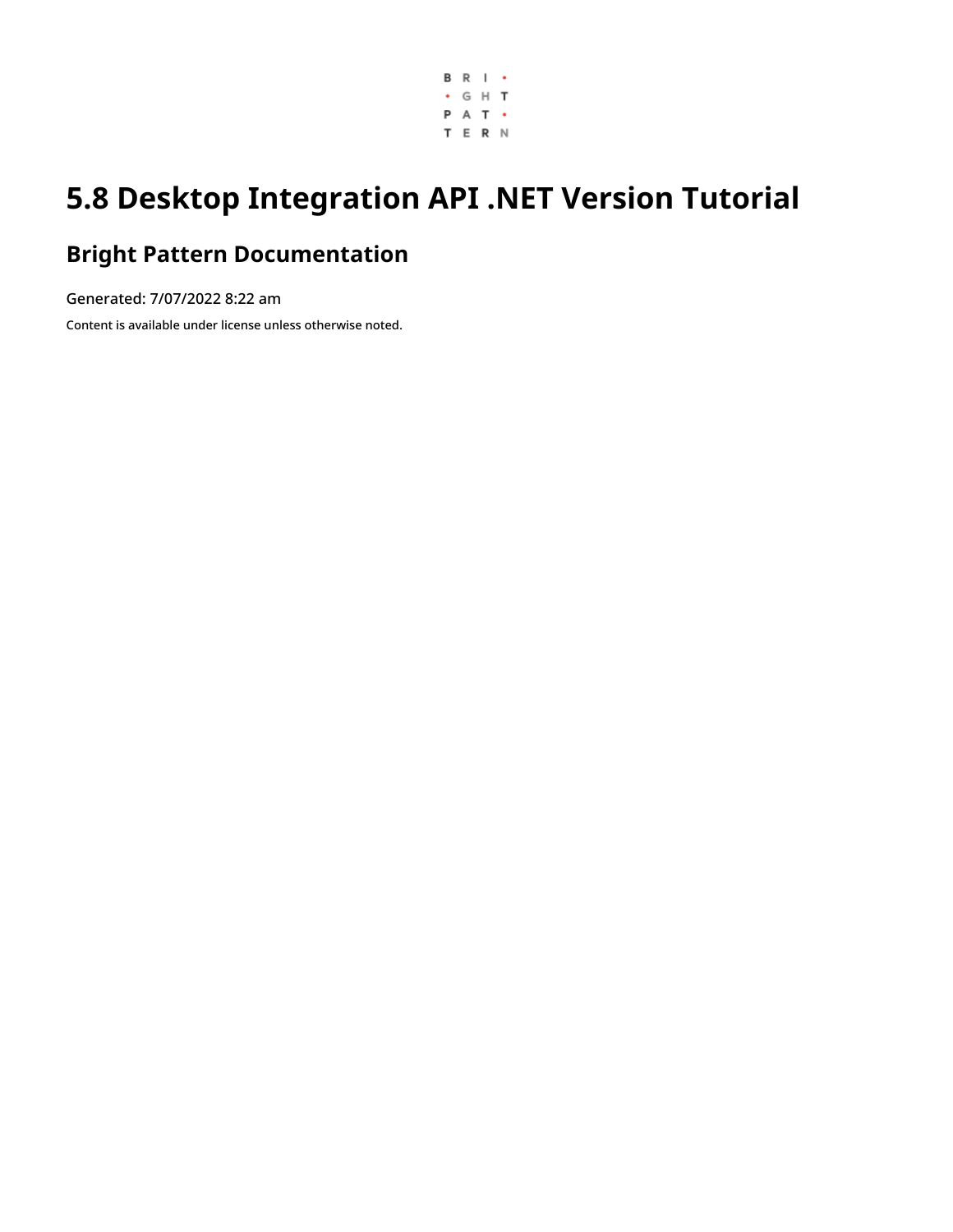#### **Table of Contents**

<span id="page-1-0"></span>

| <b>Table of Contents</b>                                      | $\overline{2}$ |
|---------------------------------------------------------------|----------------|
| Purpose                                                       | $\overline{3}$ |
| Audience                                                      | $\overline{3}$ |
| General Information                                           | $\overline{3}$ |
| <b>Project and Code Setup</b>                                 | $\overline{3}$ |
| <b>Threading Model</b>                                        | $\overline{3}$ |
| <b>Agent Login</b>                                            | $\overline{3}$ |
| Softphone or Default Phone                                    | 4              |
| <b>Internal or External Phone</b><br><b>Nailed Connection</b> | 4<br>4         |
| No Phone                                                      | 4              |
| Log In/Out Events and Methods                                 | 4              |
| <b>Agent State</b>                                            | 4              |
| <b>Methods</b>                                                | 4              |
| <b>Services</b>                                               | 5              |
| Making a call                                                 | 5              |
| <b>Transfers</b>                                              | 5              |
| Conference                                                    | 5              |
| Receiving a call                                              | 7              |
| <b>Call States</b>                                            | 7              |
| <b>Wrapping Up After-call Work</b>                            | 8              |
| <b>Entering Dispositions and Notes</b>                        | 8              |
| <b>Directory</b>                                              | 9              |
| <b>Recent Interactions</b>                                    | 10             |
| <b>Favorites</b>                                              | 10             |
| Notifications                                                 | 10             |
|                                                               |                |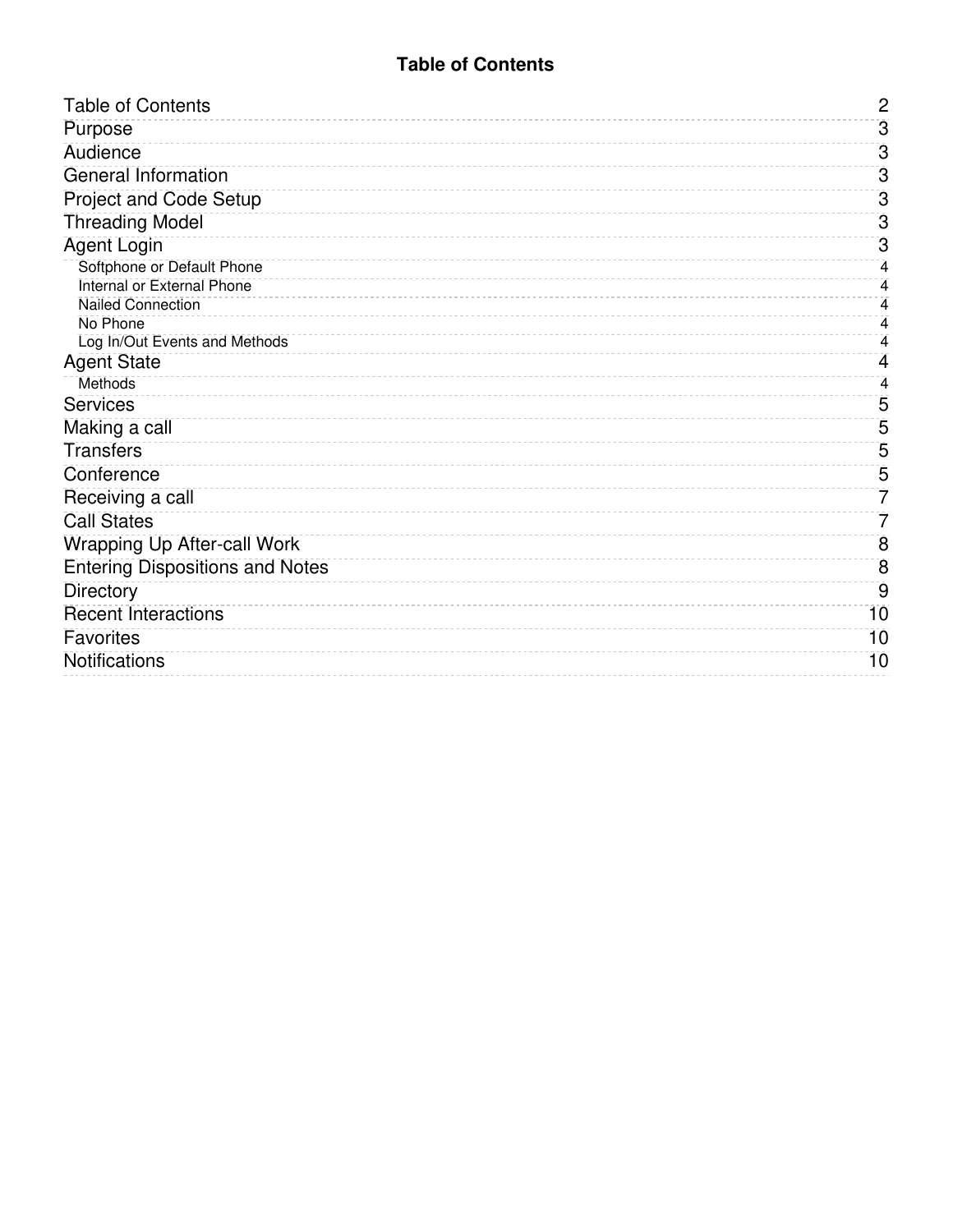#### <span id="page-2-0"></span>**Purpose**

The Bright Pattern Contact Center *Desktop Integration API .NET Version Tutorial* explains how to use the Bright Pattern Contact Center Desktop Integration API to control agent states and handle calls from .NET-based applications.

For general information about the Agent Desktop functions discussed this tutorial, see corresponding sections of the Bright Pattern Contact Center *[Agent](https://help.brightpattern.com/5.8:Desktop-integration-api-net-version-tutorial/?action=html-localimages-export#topic_agent-guide.2Fpurpose) Guide*.

### <span id="page-2-1"></span>**Audience**

This tutorial is intended for the IT personnel responsible for the data infrastructure of Bright Pattern Contact Center-based contact centers. Readers of this tutorial are expected to have expertise in web application development as well as a solid understanding of contact center operations.

#### <span id="page-2-2"></span>**General Information**

The Bright Pattern Contact Center Desktop Integration API .NET Version is encapsulated in the class*ADAPI.AgentPlace* provided from the assembly *ADAPI.dll*.

View the complete [specification](https://help.brightpattern.com/ADAPI_5_5_1_Doc/index.html) for the .NET version of this API.

Note that the API is designed to be used with Visual Studio 2010. Newer versions of third-party assemblies may be required for later versions of Visual Studio.

### <span id="page-2-3"></span>**Project and Code Setup**

1. In the Visual Studio project where you wish to use the Bright Pattern Contact Center Desktop Integration API (.NET Version), add references to the assembly *ADAPI.dll* and *ADUtils.dll*.

The API is designed to be used with Visual Studio 2010. Newer versions of third-party assemblies may be required for later versions of Visual Studio.

- 2. Instantiate an *ADAPI.AgentPlace* object.
- 3. Attach event handlers to events generated in ADAPI. This should be done before the agent logs in. For a full list of callback events raised by ADAPI, please consult the API [specification](https://help.brightpattern.com/ADAPI_5_5_1_Doc/index.html).

### <span id="page-2-4"></span>**Threading Model**

ADAPI will create its own threads automatically once the *AgentPlace* object is created. Unless otherwise stated with respect to a particular element, most of the public methods in *AgentPlace* and other ADAPI objects like *Call* are asynchronous, and can be invoked safely in any thread. The events in *AgentPlace* would be raised in the same thread that creates the*AgentPlace* object.

### <span id="page-2-5"></span>**Agent Login**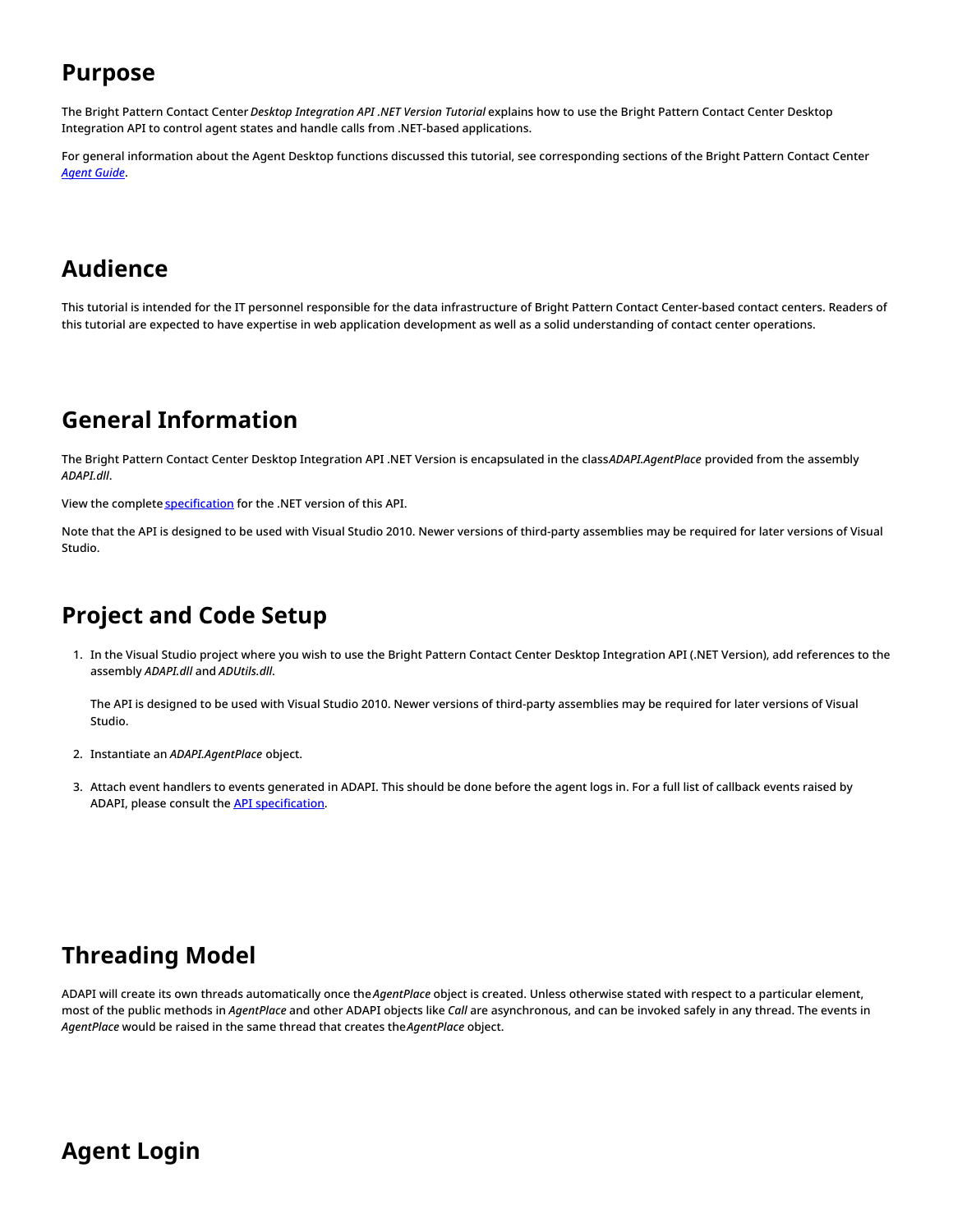The *AgentPlace* object provides the following methods to log in to Agent Desktop for different[phone](https://help.brightpattern.com/5.8:Desktop-integration-api-net-version-tutorial/?action=html-localimages-export#topic_agent-guide.2Fselectingaphonedevice) device types:

#### <span id="page-3-0"></span>**Softphone or Default Phone**

For the softphone (*isSoftphone=true*) or default phone (*isSoftphone=false*) option:

public void loginOnDefaultPhone(string adHost, string loginId, string domain, string password, bool isSoftphone, bool force = false);

#### <span id="page-3-1"></span>**Internal or External Phone**

For the internal phone (*isInternal=true*) or external phone (*isInternal=true*) option:

public void loginOnHardPhone(string adHost, string loginId, string domain, string password, string phoneNum, bool isInternal, bool force = false);

#### <span id="page-3-2"></span>**Nailed Connection**

For a nailed connection (option "dial-in and keep line open"):

public void loginOnVirtualPhone(string adHost, string loginId, string domain, string password, bool force = false);

#### <span id="page-3-3"></span>**No Phone**

For the no phone option:

public void loginNoPhone(string adHost, string loginId, string domain, string password, bool force = false);

#### <span id="page-3-4"></span>**Log In/Out Events and Methods**

After authentication, the following event will be raised to indicate whether the login is successful: public event LoggedInCallback loggedInCallback;

The following method is used to log out: public override ResultCode logout()

And the following event will be raised once logout is completed: public event LoggedOutCallback loggedOutCallback;

### <span id="page-3-5"></span>**Agent State**

Whenever the **[agent](https://help.brightpattern.com/5.8:Desktop-integration-api-net-version-tutorial/?action=html-localimages-export#topic_agent-guide.2Fhowtointerpretyourcurrentstateinformation) state** changes, the following event will be emitted:

public event StateChangedCallback stateChangedCallback;

The *UserState* object from the callback provides information about the current agent state and the next agent state.

#### <span id="page-3-6"></span>**Methods**

The following methods are used to set the agent state:

For the [Ready](https://help.brightpattern.com/5.8:Desktop-integration-api-net-version-tutorial/?action=html-localimages-export#topic_agent-guide.2Fhowtomakeyourselfready) state:

public ResultCode setReady();

For the Not [Ready](https://help.brightpattern.com/5.8:Desktop-integration-api-net-version-tutorial/?action=html-localimages-export#topic_agent-guide.2Fhowtomakeyourselfnotready) state with optional indication of the reason (the list of configured Not Ready reasons can be obtained in*AgentPlace.notReadyReasons* after a successful login):

public ResultCode setNotReady(string reason);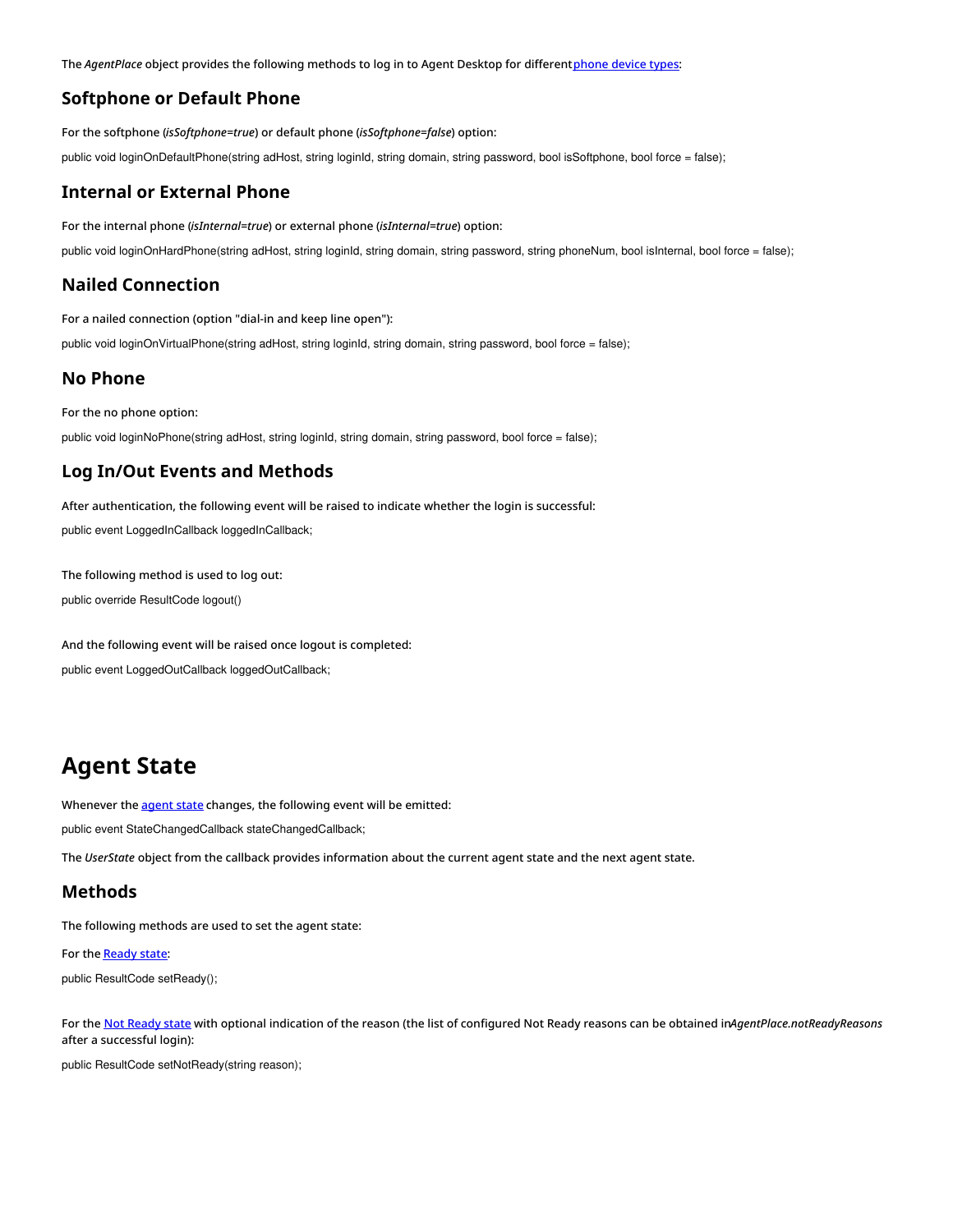### <span id="page-4-0"></span>**Services**

After a successful login, the list of services available to the agent can be obtained from the following property:

public SortedDictionary<string, Service> services;

# <span id="page-4-1"></span>**Making a call**

The following method is used to [make](https://help.brightpattern.com/5.8:Desktop-integration-api-net-version-tutorial/?action=html-localimages-export#topic_agent-guide.2Fhowtomakeaninternalcall) a call:

public ResultCode makeCall(string dnis, Service service, out ADAPI.Item outItem);

Note:

- The *dnis* parameter should not contain any non-numeric characters such as ":", "+", or "-".
- The output parameter *outItem* corresponds to the new ACL item generated for the call.

The following event will be raised when the call is dialed: public event CallDialingCallback callDialingCallback;

When the other party answers the call and the call is connected, the following event will be raised: public event CallConnectedCallback callConnectedCallback;

### <span id="page-4-2"></span>**Transfers**

The following method in *Call* is used to transfer a primary call to a [consultation](https://help.brightpattern.com/5.8:Desktop-integration-api-net-version-tutorial/?action=html-localimages-export#topic_agent-guide.2Fhowtotransferacall) party (assuming that there is an active consult call): public ResultCode consultTransfer(Call consultCall)

The following method in *Call* is used to make a [single-step](https://help.brightpattern.com/5.8:Desktop-integration-api-net-version-tutorial/?action=html-localimages-export#topic_agent-guide.2Fhowtoplaceacallinaservicequeue) transfer: public ResultCode sstepTransfer(string dest)

# <span id="page-4-3"></span>**Conference**

The following code snippet shows how to merge calls into a [conference](https://help.brightpattern.com/5.8:Desktop-integration-api-net-version-tutorial/?action=html-localimages-export#topic_agent-guide.2Fhowtohostaconference).

- For an conference via consultation, it assumes existence of a held primary call and an active consult call. Execution of the code snippet would be triggered by an explicit user action (e.g., pressing of a *Merge* button).
- For a single-step conference, it assumes existence of an active primary call and another call attempt initiated by the logged-in user. Execution of the code snippet would be triggered by connection of the second call.

public void MergeCalls(List<Call> calls) {

Call conferencingCall = FindConferencingCall(calls, null);

```
if (conferencingCall == null)
```
return;

List<Call> callsToMerge = new List<Call>();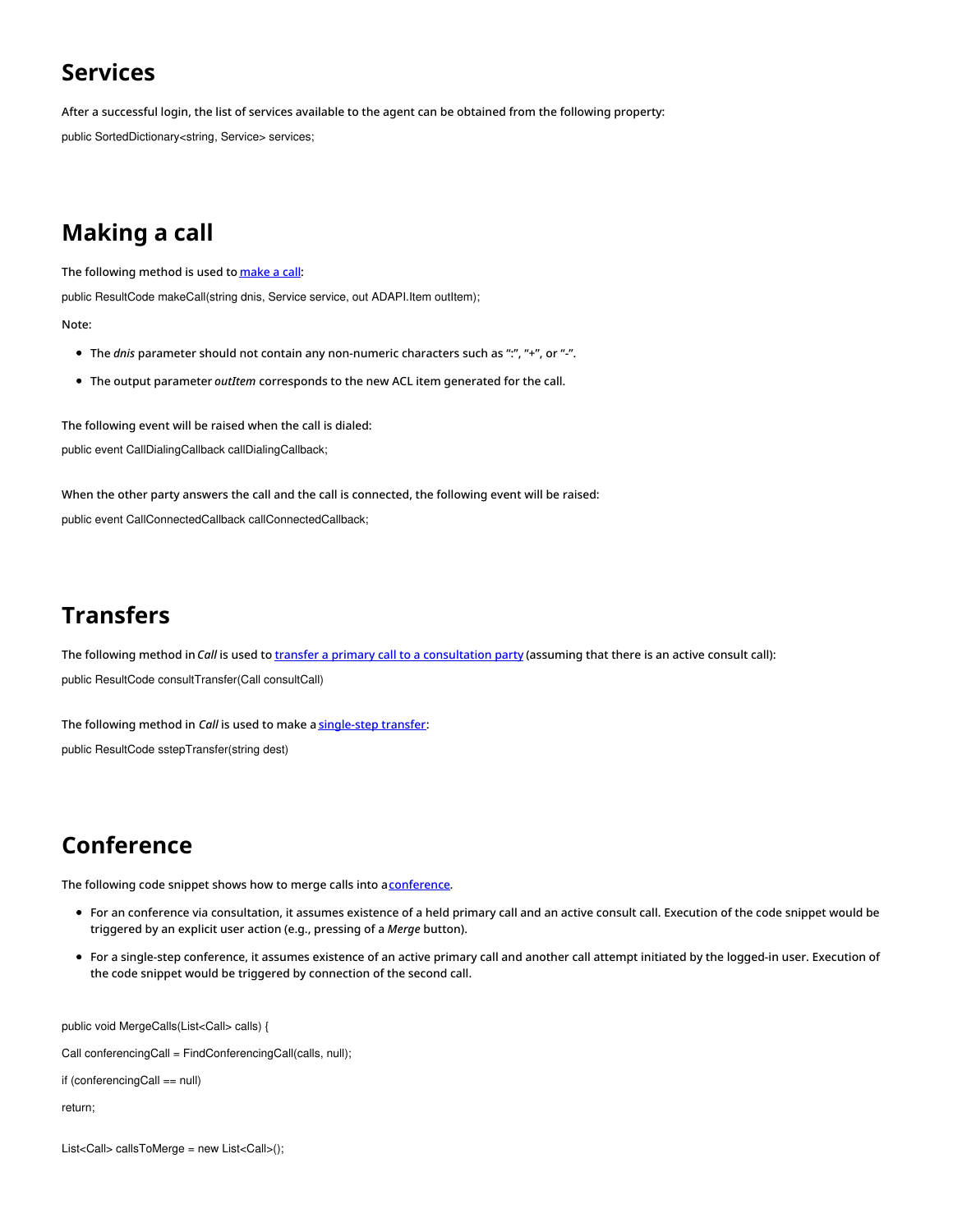foreach (Call call in calls) {

if (call.id != conferencingCall.id && call.state != CallState.Disconnected) {

callsToMerge.Add(call);

}

}

conferencingCall.mergeConference(callsToMerge);

```
}
```
private Call FindConferencingCall(List<Call> calls) {

Call bestCall = null;

DateTime bestTime = DateTime.Now;

foreach (Call call in calls) {

if (call.state != CallState.Disconnected && call.state != CallState.Unknown) {

foreach (CallParty cp in call.parties.Values) {

switch (cp.phoneType) {

case PhoneType.Trunk:

return call;

case PhoneType.DialOut:

return call;

case PhoneType.AccessNumber:

return call;

case PhoneType.Phone:

case PhoneType.Softphone:

if (bestCall == null) {

bestCall = call;

bestTime = call.startTime;

}

else if (call.startTime < bestTime) {

 $bestCall = call;$ 

bestTime = call.startTime;

}

break;

} } } }

return bestCall;

}

To remove a participant from a conference, the*removeParty* method from Call should be used as follows:

void RemoveFromConference(string callId, string partyId)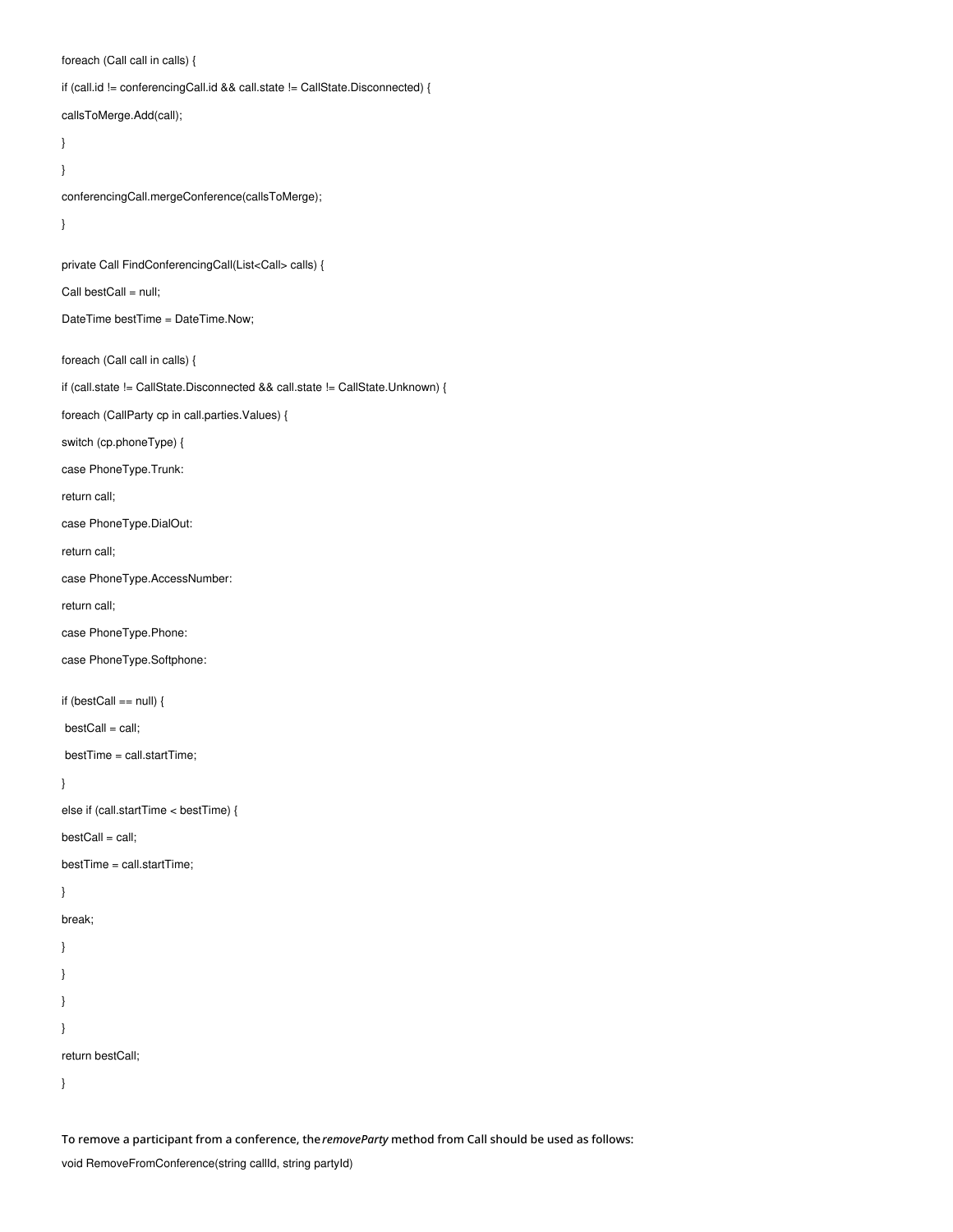```
{
Call call = AgentPlace.call(callId);
if (call != null){
CallParty party = call.parties[partyId];
if (party != null)
{
call.removeParty(party);
}
}
}
```
To leave a conference (remove oneself from a conference), use the*drop* method from *Call*:

public void drop();

To end a conference, use the *endConference* method from *Call*:

public void endConference();

#### <span id="page-6-0"></span>**Receiving a call**

When a call is made to an agent directly or offered to an agent via an ACD queue, the following events would be raised (in the specified order):

public event ItemArrivedCallback itemArrivedCallback; public event CallOfferedCallback callOfferedCallback;

Your application can use *itemArrivedCallback* to create a new item in itsactive [communications](https://help.brightpattern.com/5.8:Desktop-integration-api-net-version-tutorial/?action=html-localimages-export#topic_agent-guide.2Fuserinterfaceoverview) list (ACL), while *callOfferedCallback*, which offers more information about the call (e.g. remote name and number), should be used to update the application about the call. The *itemId* property in the *Call* object can be used to find the ACL item by the *id* property in the *Item* object.

When the user answers and the call is connected, the following event will be raised:

public event CallConnectedCallback callConnectedCallback;

#### <span id="page-6-1"></span>**Call States**

The *Call* object has a set of methods to control call states.

| Answer a ringing call                            | public void answer();               |
|--------------------------------------------------|-------------------------------------|
| Place the call on hold                           | public void hold();                 |
| Retrieve the call from hold                      | public void resume();               |
| <b>Mute the microphone</b>                       | public void mute();                 |
| Unmute the microphone                            | public void unmute();               |
| <b>Start or resume call recording</b>            | public ResultCode startRecording(); |
| Stop or pause call recording                     | public ResultCode stopRecording();  |
| Send DTMF digits to other parties in the<br>call | public void sendDtmf(string dtmf);  |
| Disconnect the call                              | public void drop();                 |

In order to reflect changes in call states to the user, the application should subscribe to the following events:

public event CallConnectedCallback callConnectedCallback;

public event CallDataChangedCallback callDataChangedCallback;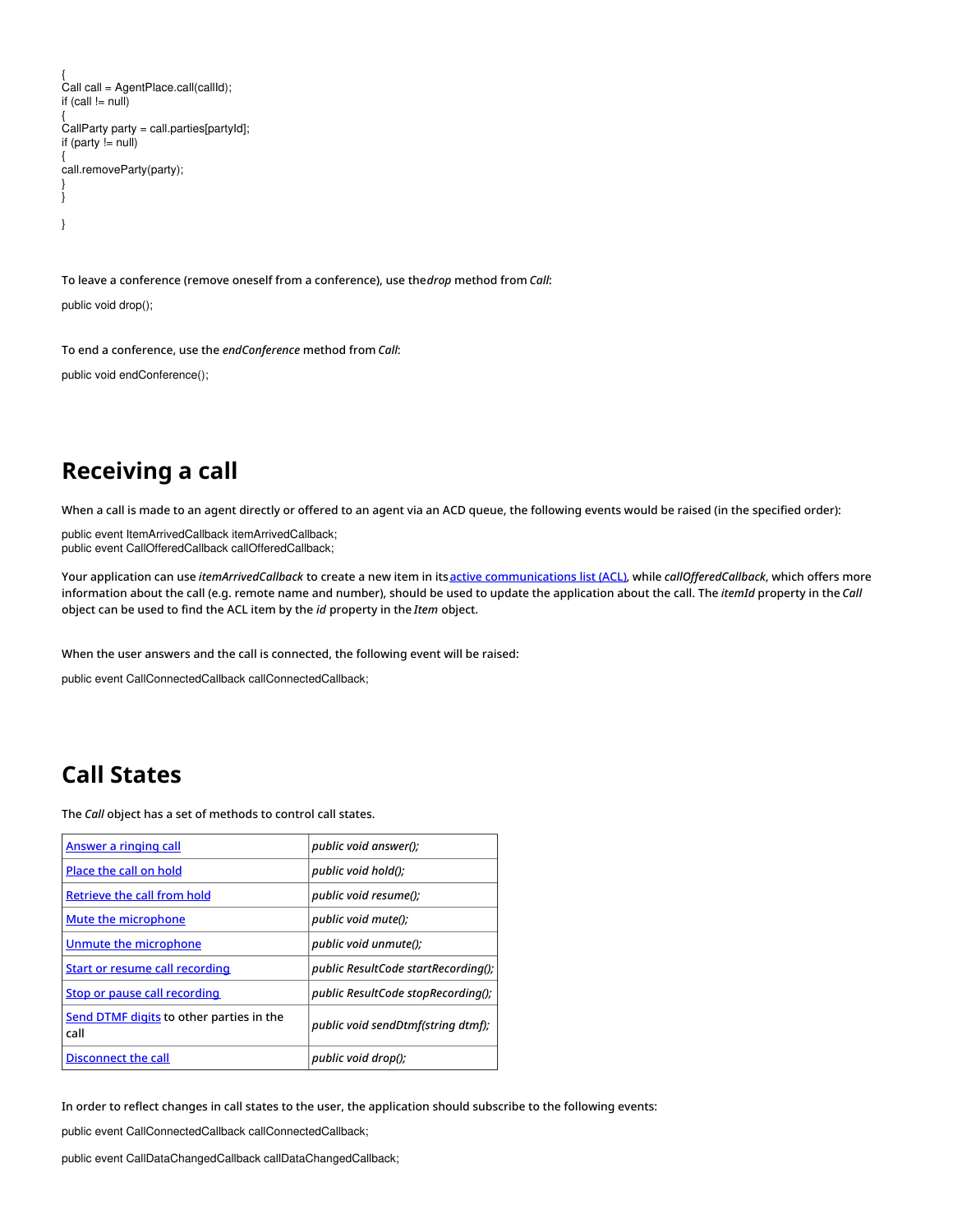public event CallMutedCallback callMutedCallback;

public event CallUnmutedCallback callUnmutedCallback;

public event CallLocalHeldCallback callLocalHeldCallback;

public event CallLocalResumedCallback callLocalResumedCallback;

public event CallRemoteHeldCallback callRemoteHeldCallback;

public event CallRemoteResumedCallback callRemoteResumedCallback;

public event CallDisconnectedCallback callDisconnectedCallback;

The following properties of the *Call* object can be used to check the current status of call recording:

public bool isRecording *- specifies it the call is being recorded*

public bool isRecordingMuted - specifies if the call is being recorded with actual voice replaced by silence (muted recording)

The following *Call* property specifies the URL postfix which can be used to download the recording.

public string recordingPlaybackUrl

The full URL should be composed by joining the web server address with this postfix.

Assuming that the agent handles one interaction at a time, event *callDisconnectedCallback* will be normally followed by the *[stateChangedCallback](https://help.brightpattern.com/5.8:Desktop-integration-api-net-version-tutorial/?action=html-localimages-export#topic_desktop-integration-api-net-version-tutorial.2Fagentstate)* event. Depending on the contact center configuration, this event may indicate that the agent is in the *Ready*, *Not Ready*, or *After-call Work* state.

#### <span id="page-7-0"></span>**Wrapping Up After-call Work**

Depending on the service configuration, agent state may be changed to After-call Work after the call is disconnected.

For manual [completion](https://help.brightpattern.com/5.8:Desktop-integration-api-net-version-tutorial/?action=html-localimages-export#topic_agent-guide.2Fhowtowrapupafter-callwork) of interaction while in After-call Work, use this method for the*Item* object:

public void complete();

The following event will be raised when the interaction is completed:

public event ItemCompletedCallback itemCompletedCallback;

Note that the same event will be raised if the interaction is finished automatically (by timeout).

#### <span id="page-7-1"></span>**Entering Dispositions and Notes**

The following code snippet shows how to obtain a list of dispositions for an interaction filtered according to the disposition type:

List<Disposition> dispositions = new List<Disposition>();

List<Disposition> allDispositions = item.service.dispositions.Values.ToList();

switch (item.mediaType)

{ case ADAPI.MediaType.Preview:

dispositions.AddRange(allDispositions.Where(x => x.preview && x.showToAgent)); break;

case ADAPI.MediaType.Voice:

if (String.IsNullOrEmpty(item.workitemId))

{ dispositions.AddRange(allDispositions.Where(x => x.inbound && x.showToAgent));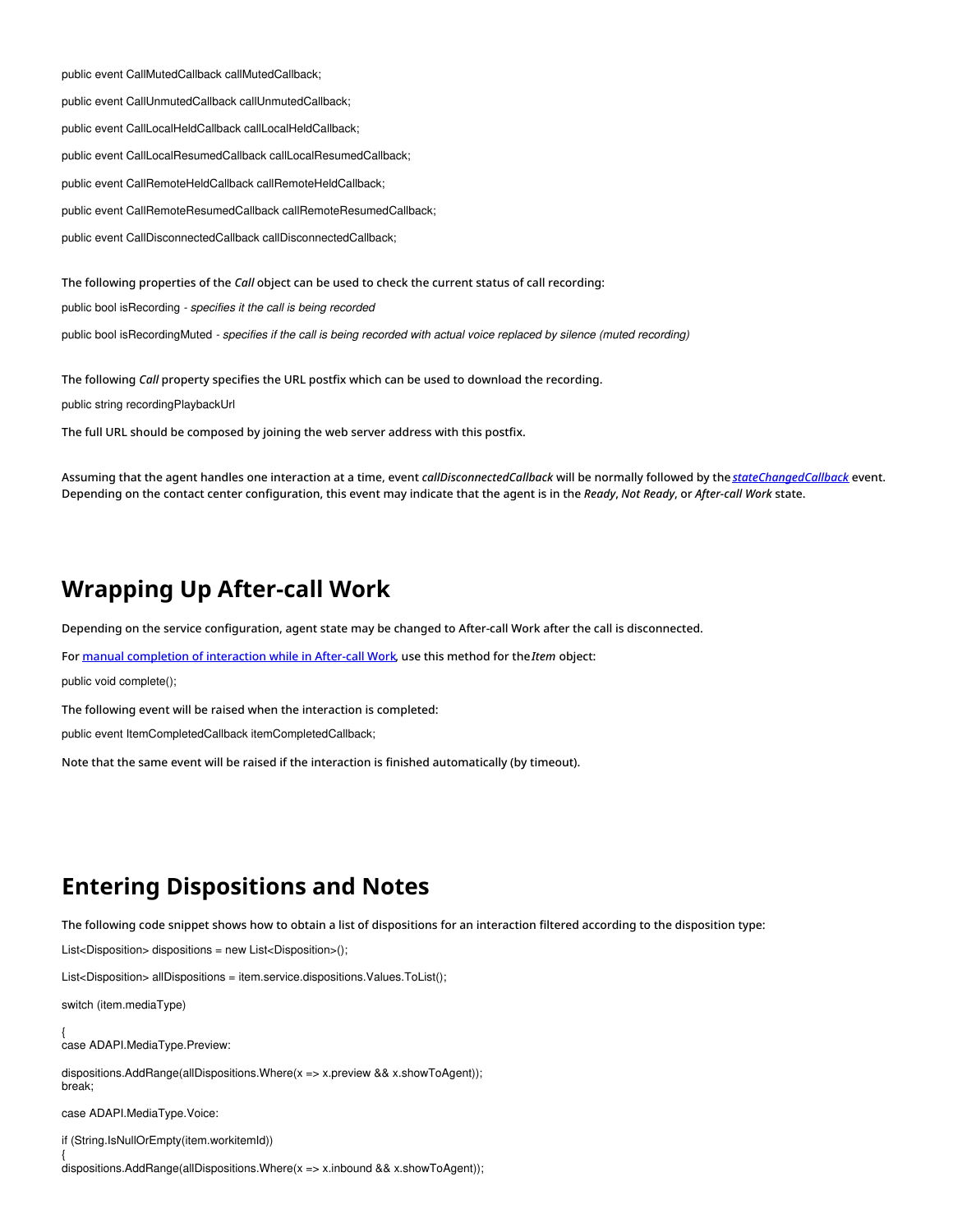{ dispositions.AddRange(allDispositions.Where(x => x.outbound && x.showToAgent)); } break;

default:

} }

} else

dispositions.AddRange(allDispositions.Where(x => x.showToAgent)); break;

The method below is used for:

- **•** entering a [disposition](https://help.brightpattern.com/5.8:Desktop-integration-api-net-version-tutorial/?action=html-localimages-export#topic_agent-guide.2Fhowtoenterdispositionsandnotes) and notes for a processed call
- [rescheduling](https://help.brightpattern.com/5.8:Desktop-integration-api-net-version-tutorial/?action=html-localimages-export#topic_agent-guide.2Fhowtorescheduleacallattempt) a call attempt
- indicating whether the voice recording of this call containsa voice [signature](https://help.brightpattern.com/5.8:Desktop-integration-api-net-version-tutorial/?action=html-localimages-export#topic_agent-guide.2Fhowtocollectavoicesignature)

public ResultCode disposition((string dispositionId, string notes, DateTime reschFrom, DateTime reschTo, string reschPhone, string reschTZ, bool bVoiceSignature);

This method can be used both while the call is in progress and after it is disconnected while the user is in the After-call Work state.

### <span id="page-8-0"></span>**Directory**

There are two types of [directory](https://help.brightpattern.com/5.8:Desktop-integration-api-net-version-tutorial/?action=html-localimages-export#topic_agent-guide.2Fhowtousethedirectory) items in the *AgentPlace* object that are available immediately after the agent logs in: users grouped in**teams**, and static entries grouped in **categories** (folders).

#### **The list of Team objects can be accessed via:**

public SortedDictionary<string, Team> teams;

This list corresponds to the [teams](https://help.brightpattern.com/5.8:Desktop-integration-api-net-version-tutorial/?action=html-localimages-export#topic_contact-center-administrator-guide.2Fteams) in the Contact Center Administrator application. The*User* list associated with a *Team* is loaded on demand by the following method in *Team*:

public void requestMembers(bool includeLoggedOut);

When the *User* list is available, the following event from the*AgentPlace* is raised:

public event TeamMembersReceivedCallback teamMembersReceivedCallback;

If your application needs to receive notifications about changes in attributes of a team member, the following method in*Team* should be invoked:

public void subscribe();

When any change in attributes of a team member occurs in that team, the following method is raised:

public event UserInfoUpdatedCallback userInfoUpdatedCallback;

Note that only one team subscription is allowed at a time (a new subscription will cancel the previous team subscription).

#### **The list of DirectoryCategory objects can be accessed via:**

public SortedDictionary<string, DirectoryCategory> directoryCategories;

This list corresponds to the list of folders ofstatic [entries](https://help.brightpattern.com/5.8:Desktop-integration-api-net-version-tutorial/?action=html-localimages-export#topic_contact-center-administrator-guide.2Fstaticentries) in the Contact Center Administrator application. The*DirectoryItem* list associated with *DirectoryCategory* is loaded on demand by the following method in*DirectoryCategory*:

public void requestItems();

When the DirectoryItem objects are available, the following event from*AgentPlace* is raised:

public event DirectoryItemsReceivedCallback directoryItemsReceivedCallback;